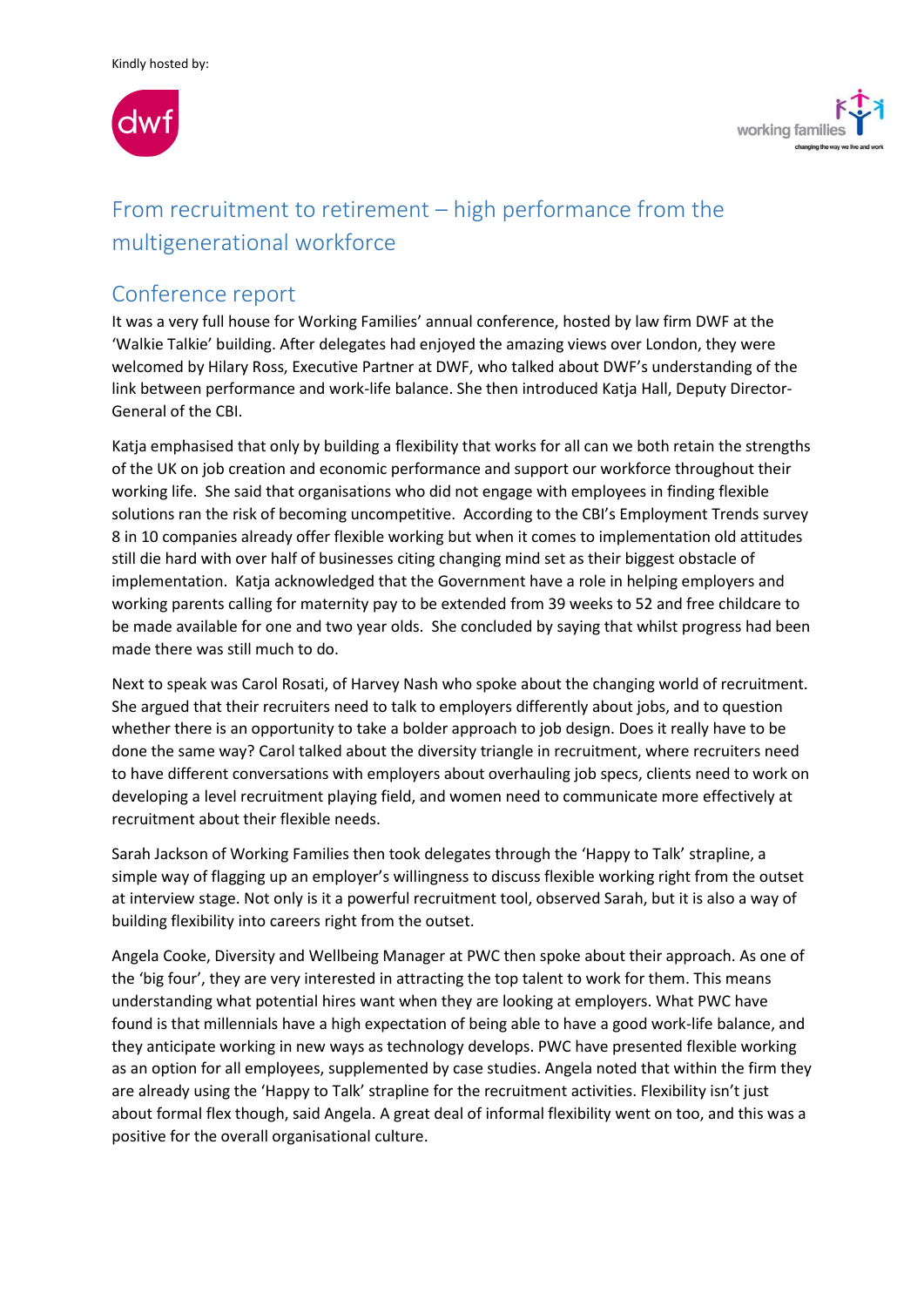



The varied breakout sessions gave delegates an opportunity to hear from one of our experts and/or learn from their peers with case studies from some of the UKs leading employers in this field.

# **Can this job be done flexibly? Getting the most from your recruitment specialist**

**Speaker**: Karen Mattison MBE, Director, **Timewise** 

- There is no government data on flexible working, however nearly 9m (8.7) people work part time - there are lots of people working flexibly in the UK who go under the radar.
- Of those part-timers, 650,000 are in the higher tax bracket.
- $\bullet$  There is very little information on where or which areas/sectors part timers work in  $$ however Karen's view is that it is largely across all sectors.
- Flexibility is viewed as part of an employee's benefits package not the job design by the employer.
- All jobs need to be viewed by the output first and how you deliver it second.
- Recruiters can open employers up to the possibility of making a role flexible with questions like: 'for the dream candidate, are you open to flexible working?'
- Recruitment to flexible roles is a 2-way conversation with the employer and also candidates.
- The most frequently asked question flexible working candidates ask is 'When should I ask about flexible working?'

# **Issues for recruiters**

- Those in recruitment need to hit KPIs and targets the more full-time roles they can place, the greater their income, so the industry is generally less open to placing part-time roles.
- It is fishing from a smaller pond if those who want to work flexibly are effectively excluded.
- One way of overcoming this is when there are no suitable full-time candidates, to offer outstanding flexible-working or part-time candidates instead.
- The good news is that this is an emerging market and those who use it positively now, can make real gains for the future.

# **D&I business case for default flexibility**

**Speaker:** Simon Langley, UK Head of Inclusion & Diversity, National Grid

Simon discussed how National Grid have gone about building the business case for flexible working, which in his case is very much the same as for D&I, and the value of recruiting flexible roles from day one, particularly in some of their more traditional work areas and roles such as Field Engineering. Attendees learnt how 'flexible retirement' was helping National Grid deal with an aging work force and ensure that new apprentices learnt from their more experienced colleagues. There was also much discussion on how to build a business case for supporting staff working to billable hours with flexible working and how challenging this could be.

# **Engaging & Training Managers**

**Speakers:** Liz Morris, Senior Consultant, **Working Families** *with* Rachel Collier, Chief Talent Officer, **iCrossing** 

Highlights:

 Any manager training must be real to be effective, learning works best when people have the opportunity to reframe their own experiences.